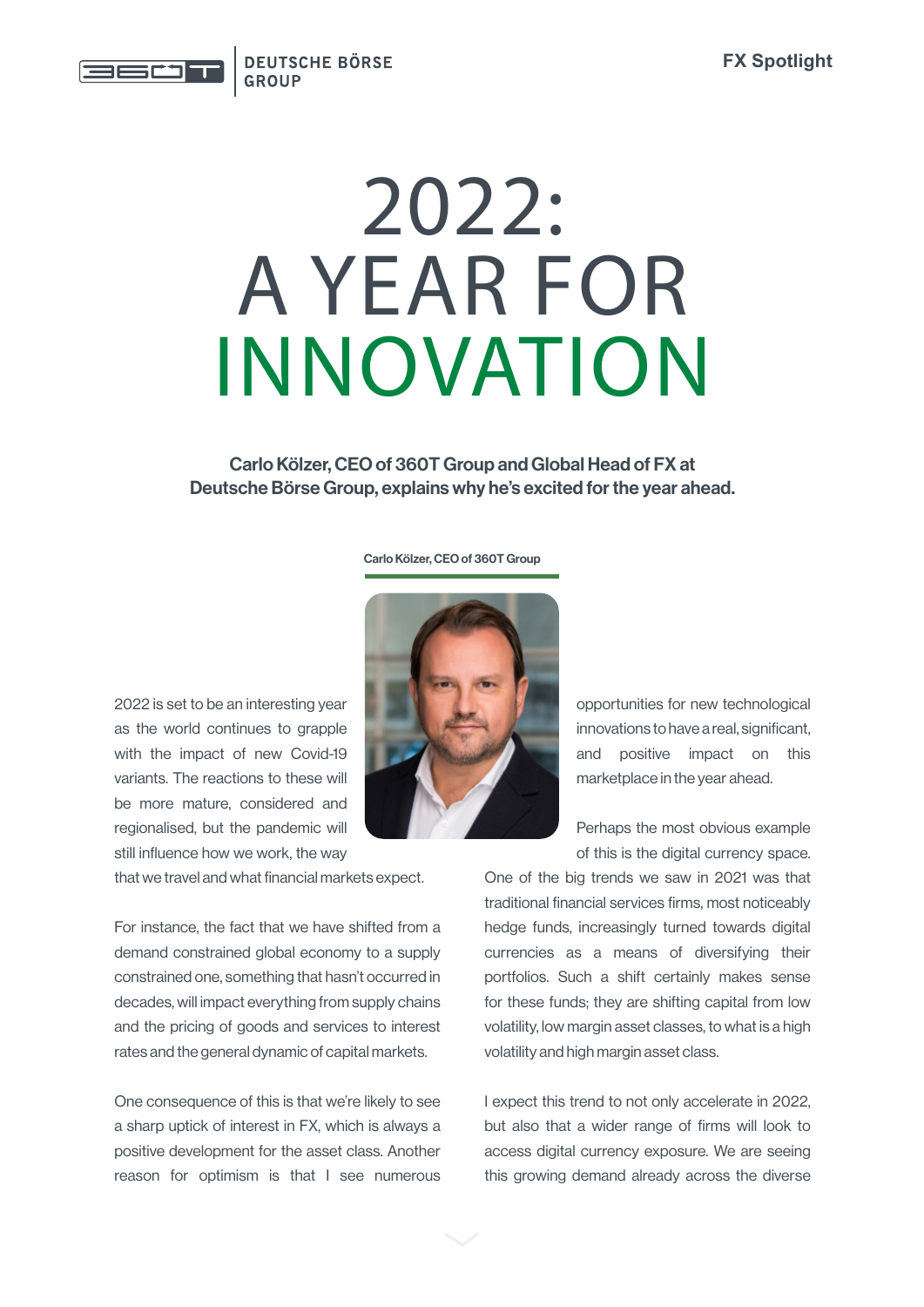community of 360T users, which is why we have an initiative underway now that will enable our clients to trade Crypto NDFs and Spot products on our platform before the end of the first quarter of 2022. This will enable traditional financial services firms to trade digital currencies via a regulated trading venue which offers reliable, proven, highperformance technology that they are already familiar with.

Interestingly, I often get asked whether cryptocurrencies should ultimately form part of the FX market, being traded alongside traditional fiat currencies, or whether they represent an entirely new asset class. And my response is always that it is a fallacy to think that they must only be one thing or the other.

" **We have made significant investments in our research and development (R&D) capabilities, with a focus on developing what we´re confident will be the best matching optimisation technology available in the marketplace.**

People keep trying to pigeonhole cryptocurrencies and narrowly define them, but the reality is that they can be more than one thing simultaneously. I see cryptocurrencies as forming an additional asset couple on FX platforms like 360T, in addition to being an entirely different technology dimension within financial markets. The two are not necessarily mutually exclusive.

## EXPANDING PRODUCTS & SERVICES

But while the digital currency space is attracting a lot of attention right now, when I look at what we're doing in the FX space I'm honestly very enthusiastic about all the new things that we are currently working on.

We have made significant investments in our research and development (R&D) capabilities, with a focus on developing what we're confident will be the best matching optimisation technology available in the marketplace. We continue to invest in workflow solutions, such as our Execution Management System (EMS), with our commitment to regular new technology releases throughout each year.

We are still expanding the range of products which we offer to our clients, with cryptocurrencies being just the latest example of this. We are also deepening our offering within existing product sets, and the successful launches of our Swaps trading platform 360TGTX MidMatch platform and Streaming NDFs are a testament to this.

And finally, we are complementing all this with the continuing development of additional products and services, such as our market data suite or the listed FX Futures that we offer access to.